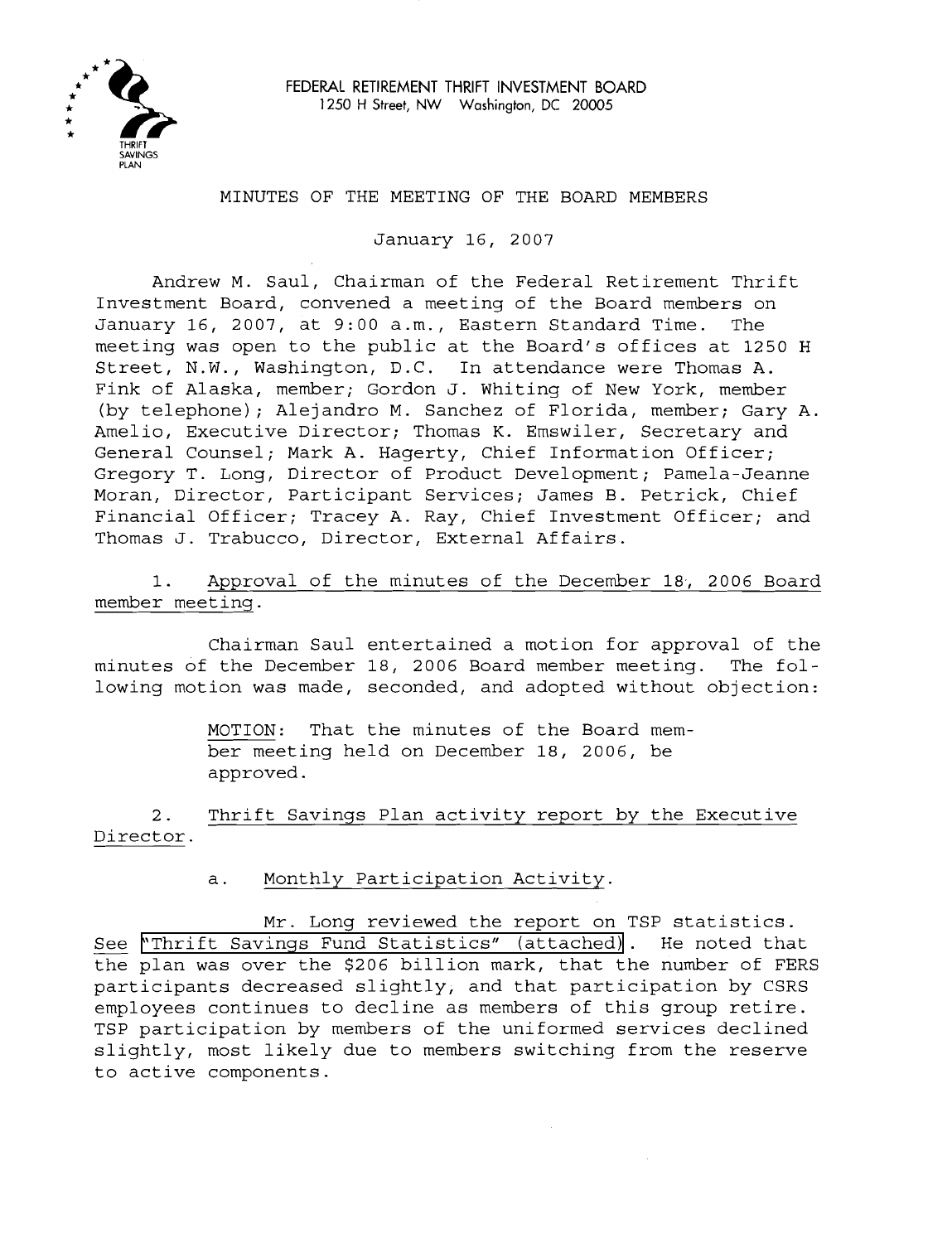Mr. Sanchez remarked that the Navy's high participation rate demonstrates that it is effectively promoting the TSP. Ms. Moran noted that the Air Force has expressed greater interest in its participation rate. Mr. Trabucco said that the Navy has always been the most interested regarding the TSP.

Mr. Amelio commented that the most important numbers are in the fund balances. The plan has been growing exponentially and investments in the G Fund have decreased a percent a month (from 50 to 35). Most of this money has shifted to the L Funds. The Agency has done an outstanding job in educating participants.

#### $b$ . Monthly Investment Activity Report.

Ms. Ray reviewed the January 4, 2007 memorandum (attached), on the performance of the G, F, C, S, I, and L Funds during December 2006.

Ms. Ray noted that the fixed income fund had an unusually high tracking error of 5 basis points due to a litigation payment for WorldCom bonds. The S Fund underperformed by **13** basis points, but, for the year, outperformed by one basis point. The I Fund outperformed by 9 basis points, primarily due to taxes. Trading costs for the F, C, S, and I Funds remain relatively low for the year. Trading costs for the I Fund were 19 basis points for the month, eleven for the year, principally because the international markets are not open at the same time as domestic markets.

For the year, the I Fund is up 26 percent, the C Fund is up 15.79 percent, and the S Fund is up 15.3 percent. The G Fund is 48 basis points less than the 3 month T-bill. Chairman Saul remarked that these rates of return are exceptional and that we must advise participants that past performance is no indicator of future performance. This performance is<br>a tribute to the U.S. economy. Mr. Sanchez remarked that the a tribute to the U.S. economy. TSP1s size leads even small increases in the market to cause significant growth in the TSP. Chairman Saul noted that the participants owe a lot to the Agency's senior staff and employees for successfully managing this growth while simultaneously enhancing the TSP. Mr. Sanchez remarked that the Life cycle funds were an especially significant improvement and that everyone he talks to about them likes them.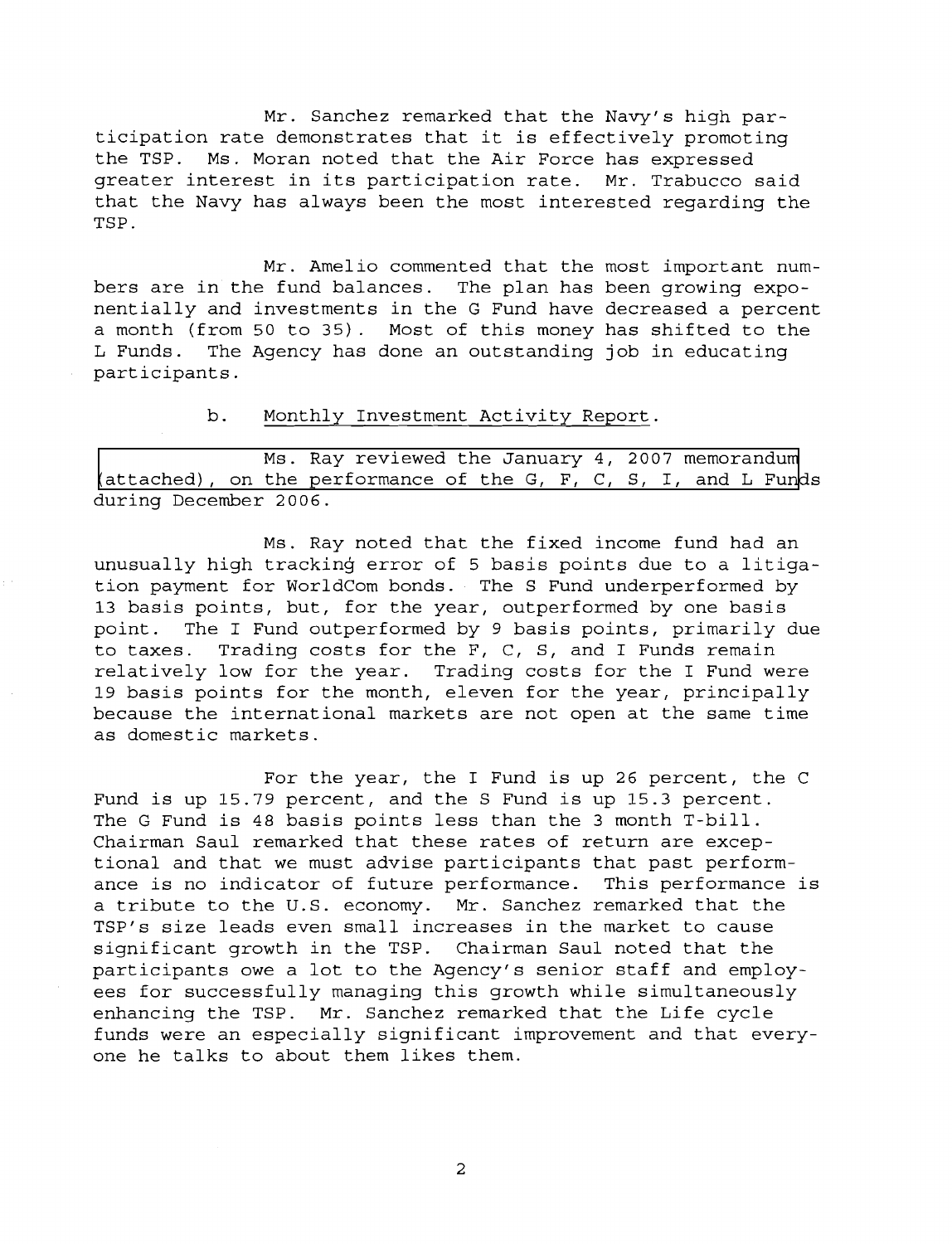Ms. Ray noted that the L Funds all showed double digit growth for the year with the exception of the income fund. From inception to date, each L Fund has outperformed the G and F Funds. L Fund balances increased to 9 percent from 8 percent for FERS participants, to 8 percent from 7 percent for CSRS participants, and to 11 percent from 10 percent for uniformed service participants. Nine percent of CSRS participants have amounts in the L Funds, twelve percent of FERS participants have amounts in the L Funds, and fourteen percent of uniformed service participants have amounts in the L Funds.

### c. Legislative Report.

Mr. Trabucco reported that Congress has not yet held its organizational meeting. With the Democrats taking the majority, a Democrat will now chair all committees and subcommittees and a Republican will be the ranking member. He expects that the number of House subcommittees on the House Committee on Oversight and Government Reform will be reduced from seven to five. The number of subcommittees on the Senate Homeland Security committee will likely be increased by one.

Mr. Sanchez asked whether Mr. Trabucco had learned anything about legislative priorities. He was told that they hadn't gotten to that level yet as they were focusing on their priorities for the first 100 hours of legislative sessions.

### 3. Quarterly Reports.

### a. Investment Policy.

Ms. Ray reported that Barclays had not changed its proxy voting policy and that its proxy votes were in line with policy. After this discussion, the members made, seconded, and adopted the following resolution by unanimous vote:

### RESOLUTION

WHEREAS the Federal Employees' Retirement System Act of 1986, as amended (5 U.S.C. § 8401 et seq.) provides that the Board members shall establish policies for the investment and management of the Thrift Savings Fund (5 U.S.C. § 8472 (f) (1) and  $(2)$  ) ; and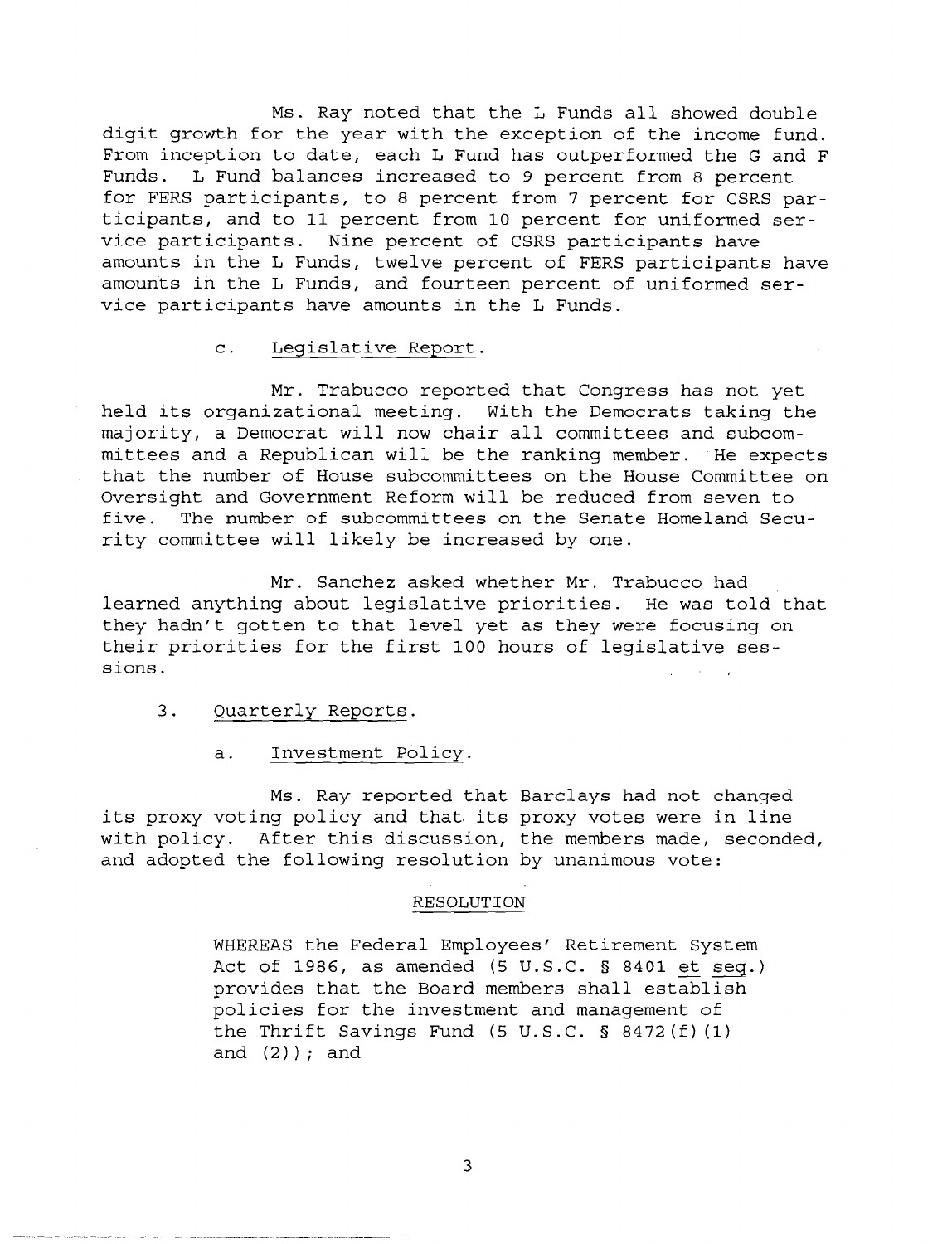WHEREAS the Board members at this meeting have reviewed the investment performance and investment policies of the Government Securities Investment Fund, the Fixed Income Index Investment Fund, the Common Stock Index Investment Fund, the Small Capitalization Stock Index Investment Fund, and the International Stock Index Investment Fund; and

WHEREAS the Board members are satisfied with the investment performance and investment policies of these Funds;

NOW THEREFORE BE IT RESOLVED that the current investment policies for the Government securities Investment Fund, the Fixed Income Index Investment Fund, the Common Stock Index Investment Fund, the Small Capitalization Stock Index Investment Fund, and the International Stock Index Investment Fund are affirmed without change.

b. Ouarterlv Vendor Review.

dum entitled "Quarterly Financial Assessment of TSP' s Primary Vendors-January 2007." Attached. Mr. Petrick reviewed his January 5, 2007 memoran-

SI International continued its strong financial performance and growth through acquisition and new government contracts. We have no concerns regarding SI International.

Spherix International's third quarter numbers are somewhat improved. InfoSpherix remains strong; BioSpherix's expenses are a small drag on its financials. It has significant government contracts. We have no cause for additional concern and will continue to monitor it. Mr. Amelio noted that they had done due diligence visits and that its staff appeared very strong .

Barclays has had no significant new developments. However, they only report twice per year. There have been no further reports that have come to his attention regarding a possible takeover of Barclays. Mr. Amelio noted that a due diligence visit to Barclays is scheduled for April.

Mr. Petrick noted that he had reported on the Agency's due diligence visit to Switch and Data at the November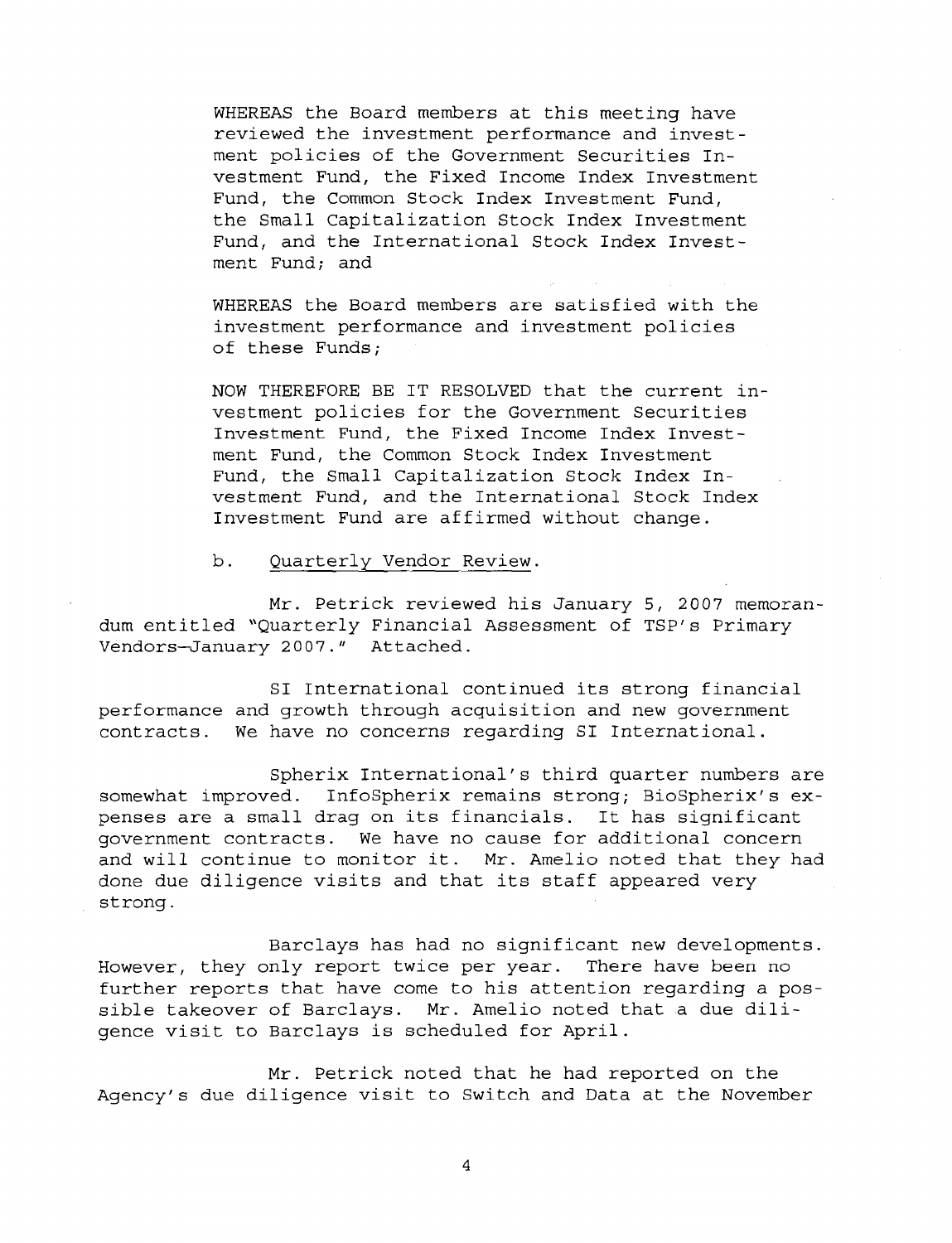Board meeting. Since than, officials from SI International have also done a due diligence visit. We agree with their conclusion that Switch and Data is thinly capitalized and that its initial public offering has the potential to significantly improve its financial situation. We have been pleased with their performance and have learned that their leases have been recently renewed.

RR Donnelly has very strong financials and has made aggressive acquisitions. We have no concerns regarding RR Donnelly .

MetLife will be added to the quarterly review of vendors in April.

Mr. Fink noted that service providers like SI, Spherix, and Switch and Data do not have strong financial statements. He asked whether it would make it more difficult to find a responsive bidder if we paid more attention to financial statements when we evaluate proposals. Mr. Petrick disagreed regarding SI's financial statement but noted that the Agency does evaluate and consider financial status when it evaluates proposals. Mr. Hagerty added that the next time we draft a request for proposals we will use an acquisition specialist to ensure that only offerors who are strong financially can make a competitive proposal. Mr. Fink noted that most of SI's capital is represented by goodwill. He added that he preferred to use firms with strong depth of capital such as Barclays and MetLife. Mr. Amelio noted that SI is the fourth largest provider of information services to the Federal government. Mr. Sanchez remarked that the Agency still must monitor these vendors closely because goodwill is a significant part of their total assets.

Mr. Amelio reported that the Agency had significantly strengthened its oversight of its vendors. The Contracting Officer's Technical Representative and Agency staff are in almost daily contact with the vendors. He and other senior managers make due diligence visits to each vendor at least once per year. These visits would allow us to identify any problems, for example, insufficient staff or disorder, but all vendors have maintained meticulous facilities and possess strong staffs. These visits reassure us regarding the status of these vendors.

Mr. Amelio noted that the Agency has also initiated these quarterly vendor reviews and Mr. Petrick and his staff have significantly improved them since becoming responsible for them. Mr. Petrick added that the Board members, Mr.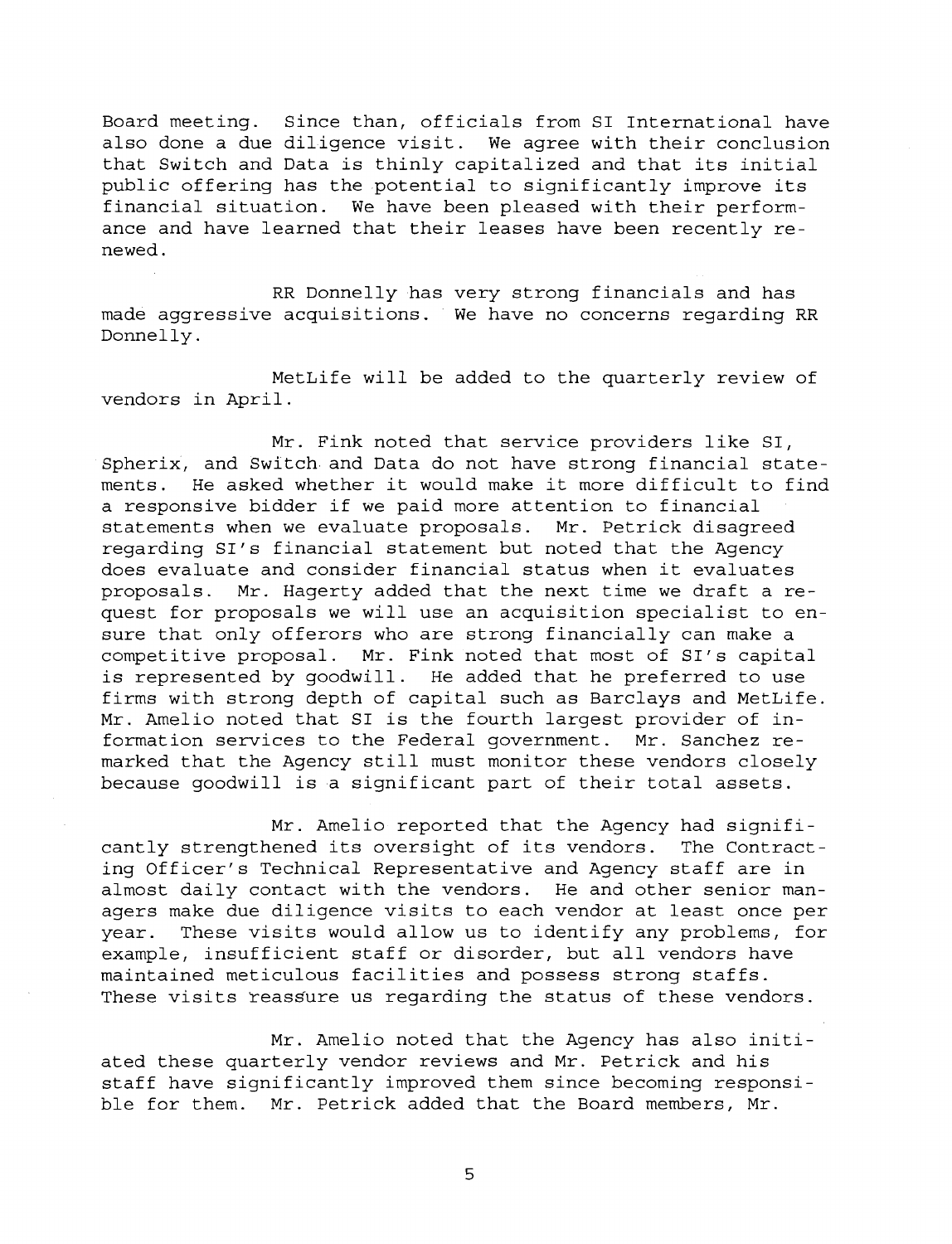Fink in particular, each ask probing questions that lead to greater oversight of these vendors.

# 4. New Business.

# a. Participant Survey.

Mr. Long reported that Watson Wyatt performed as required and that he is pleased with the report. The report shows that the participants are very satisfied with the TSP and that they show an inclination to move toward the L Funds. He highlighted the following areas:

The median contribution rate of 10 percent is significantly higher than the private sector rate of 7 percent.

Mr. Saul asked if that meant that if someone was earning \$100,000 they would be contributing \$10,000 and was told that that was correct. When he considered matching, he noted that this was a significant contribution. He then asked whether the survey sample was large enough to rely on these responses. He was told that we have a 95 percent confidence that these answers are correct with a margin of error of two percent.

Eleven percent of uniformed service participants contribute 20 percent of pay or higher.

Mr. Sanchez asked whether members of the uniformed services also had a pension and was told that they have a pension that vests after twenty years service. He was also told that FERS and CSRS participants have pensions, but that the TSP is a larger piece of the retirement package for FERS participants. New Federal employees are not eligible to participate in the CSRS retirement system. There are, however, still approximately 400,000 CSRS participants.

Eighty-five percent of participants report being satisfied with the TSP and only three percent report not being satisfied with the TSP.

Most participants obtain information about the TSP via the Web. Fewer than five percent obtain information via the ThriftLine, with CSRS participants being the group most likely to use the ThriftLine.

Mr. Sanchez asked how this compared to a few years ago and was told that we don't have that data. Ms. Moran

 $\overline{6}$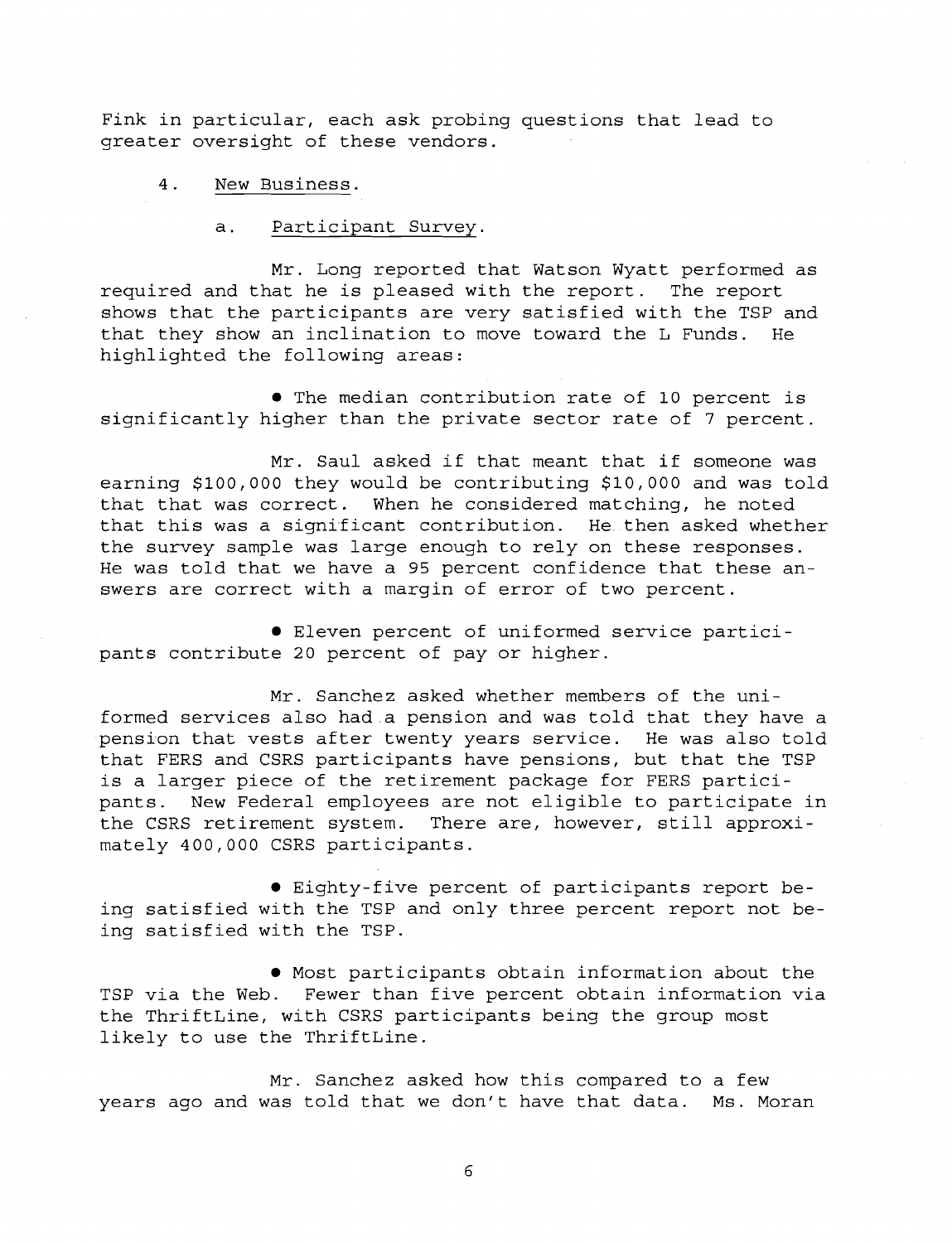noted that approximately two million participants used the ThriftLine last year and spoke with a participant service representative. The numbers are similar this year.

**• Sixty percent viewed favorably auto-enrollment** for new employees whereas twenty percent did not.

Fifty percent of respondents preferred to have the L Funds as the default option; twenty-six percent preferred the G Fund.

Mr. Amelio remarked that these facts are supportive of the Agency's plan to recommend to the Board to seek legislation for auto-enrollment and making the L Funds the default option.

Mr. Fink asked whether all respondents had a TSP account and was told that they did. He then asked whether the majority of respondents were making contributions to the TSP and responding that they believed all other Federal employees should be doing so also. He was told that this was correct. The Agency plans to survey those participants with accounts that receive only Agency Automatic **(1%)** Contributions and will report on their responses at a future Board meeting. Future surveys will also focus on particular groups of TSP participants by age, sex, and retirement system.

Mr. Sanchez asked whether this was the first time the Agency had conducted a survey. He was told that the Agency had previously conducted a survey in **1991.** We had hoped to survey before now, but adding the S and I funds and implementing the new recordkeeping system became higher priorities. Mr. Sanchez stated that it is important that we continue to survey in order to ensure that we are providing the highest quality service.

Mr. Fink noted that one response showed that **21.3**  percent of respondents felt they did not have enough money to participate yet 86 percent actually contribute and remarked that this is very good. He then asked whether it makes sense to propose automatic enrollment since we already have such a high participation rate. Mr. Long responded that participation rates are much lower than 86 percent among members of the uniformed services. Therefore, it is this group that would be most affected by automatic enrollment. The Board will have to decide whether it makes sense to extend automatic enrollment to members of this group.

 $\overline{7}$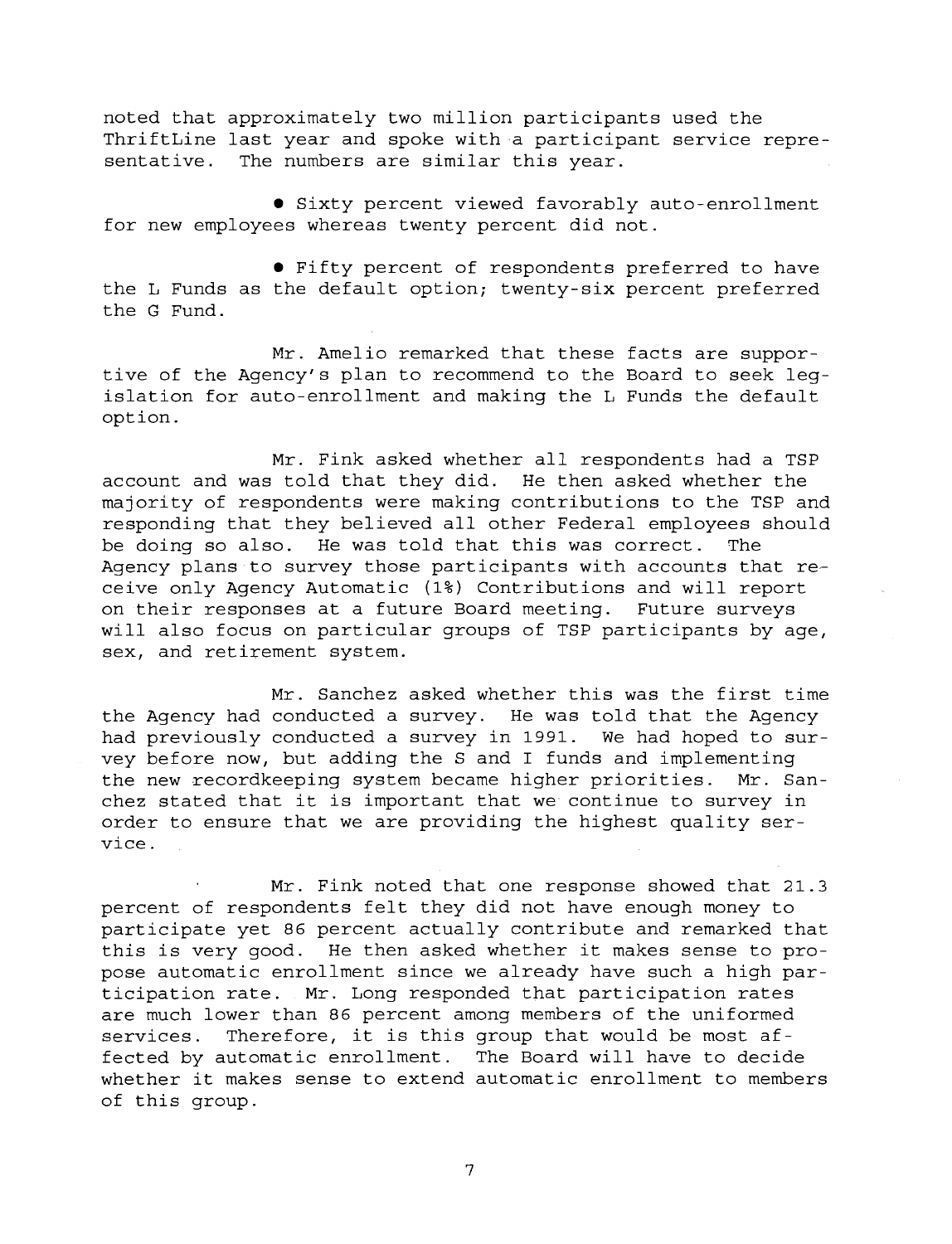Mr. Saul asked whether the provision in the Pension Protection Act would lead to automatic enrollment in all private sector plans. He was told that this provision was not mandatory; each plan's administrator must decide whether to implement automatic enrollment. The Agency would need separate legislation in order to make automatic enrollment applicable to the TSP.

Mr. Sanchez asked why 5.3 percent of FERS participants as compared to only .7 percent of CSRS participants and 1.8 percent of uniformed service participants reported that they do not participate in the TSP because it was too complex. He was told that this was likely because the latter groups must affirmatively elect to participate (and therefore have done some research), whereas FERS participants automatically receive contributions from their employing agency. Mr. Sanchez then asked what might be responsible for approximately 25 percent of uniformed service and CSRS participants indicating that they save for retirement using vehicles other than the TSP whereas only 8.9 percent of FERS participants report saving in other ways? He was told that it was likely because the TSP was a significant part of their retirement plan and they are likely saving at higher rates than these other participants.

**• Sixty percent of respondents indicated that** they would like to add a ROTH/401(k) feature to the TSP but only 32.2 percent have a ROTH IRA-so this may be a feature they would. not use.

Forty-six percent of respondents indicated that more investment options would be a good idea. No one fund was favored by a majority of participants. None of the options were favored if it would cost more than existing funds.

Mr. Saul remarked that he was surprised that this high a percentage of respondents wanted new features because it adds complexity. Mr. Long agreed, noting that adding more funds tends to hurt participation rates. Mr. Saul then remarked that it was interesting that the respondents favored debt options to equity options, with Treasury Inflation Protected Securities being the most preferred option.

Mr. Fink noted that the survey showed we did not have current addresses for nine percent of the individuals surveyed and asked whether this was representative of the TSP as a whole? He was told that it is. Mr. Fink then noted that the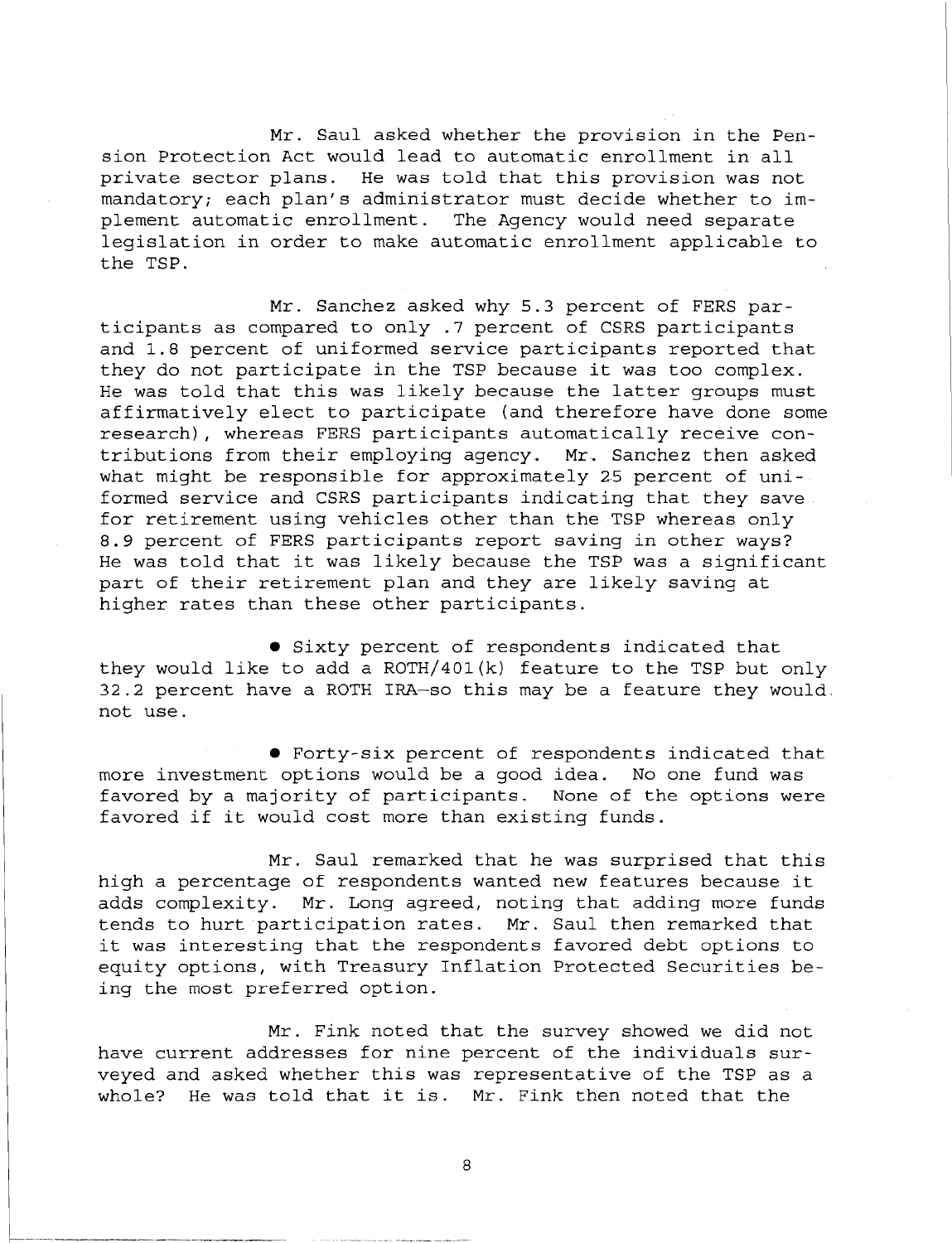lowest percentage of responses came from FERS participants. He was told that future surveys will focus to a greater extent on FERS participants. He then asked about the response indicating that thirty-two percent of respondents receive paper quarterly statements when the Agency only mails ten percent of its statements. Mr. Long replied that this likely means they view their statements on-line and then print a copy. Mr. Fink then noted the response showing that sixteen percent of respondents never review their account and seventeen percent review it only semiannually or annually and remarked that these participants are vulnerable to fraud. Mr. Long noted that this will be subject to further study and that we will share the results with the Board. Mr. Sanchez asked how this eompares to the private sector. Mr. Amelio replied that some studies have shown that eighty to ninety percent of participants either never review their account or do so less frequently than once a year. Mr. Sanchez pointed out that he was pleased that eighty percent of respondents indicated that they check it at least annually. This is a retirement savings plan and it is not necessary that those who invest for the long term check their accounts frequently. He added that we do need to work to reduce the sixteen percent who never review their account. Mr. Amelio added that many of the new investment options may sound good to the participants, but he questioned how well many of them could define them. He added that, as fiduciaries who must act solely in the interest of the participants and beneficiaries, there is only so much they can do. Some participants will simply never review their statements. He concluded, however, by remarking that Mr. Fink's priorities were very good. Mr. Long stated that the survey was valuable because, among other things, it made us aware of potential problem areas and that we can now build an action plan to address them.

Chairman Saul noted that the survey is a good start and remarked that the real question is what will the Agency do with the data? He noted that this should be a topic of constant update and that the staff should use it to formulate policy recommendations. He was assured that the staff will do so. He then remarked that this was a good use of the participants' money and that it was something that we needed to do. Mr. Fink and Sanchez concurred. Chairman Saul cautioned them to not act solely on the findings, but to consider other factors such as complexity and added expense. Mr. Amelio replied that we did try to address these factors when we framed the questions. He added that adding a ROTH feature may be popular with participants simply because most participants have heard of ROTH IRAs. This does not mean, however, that all participants under-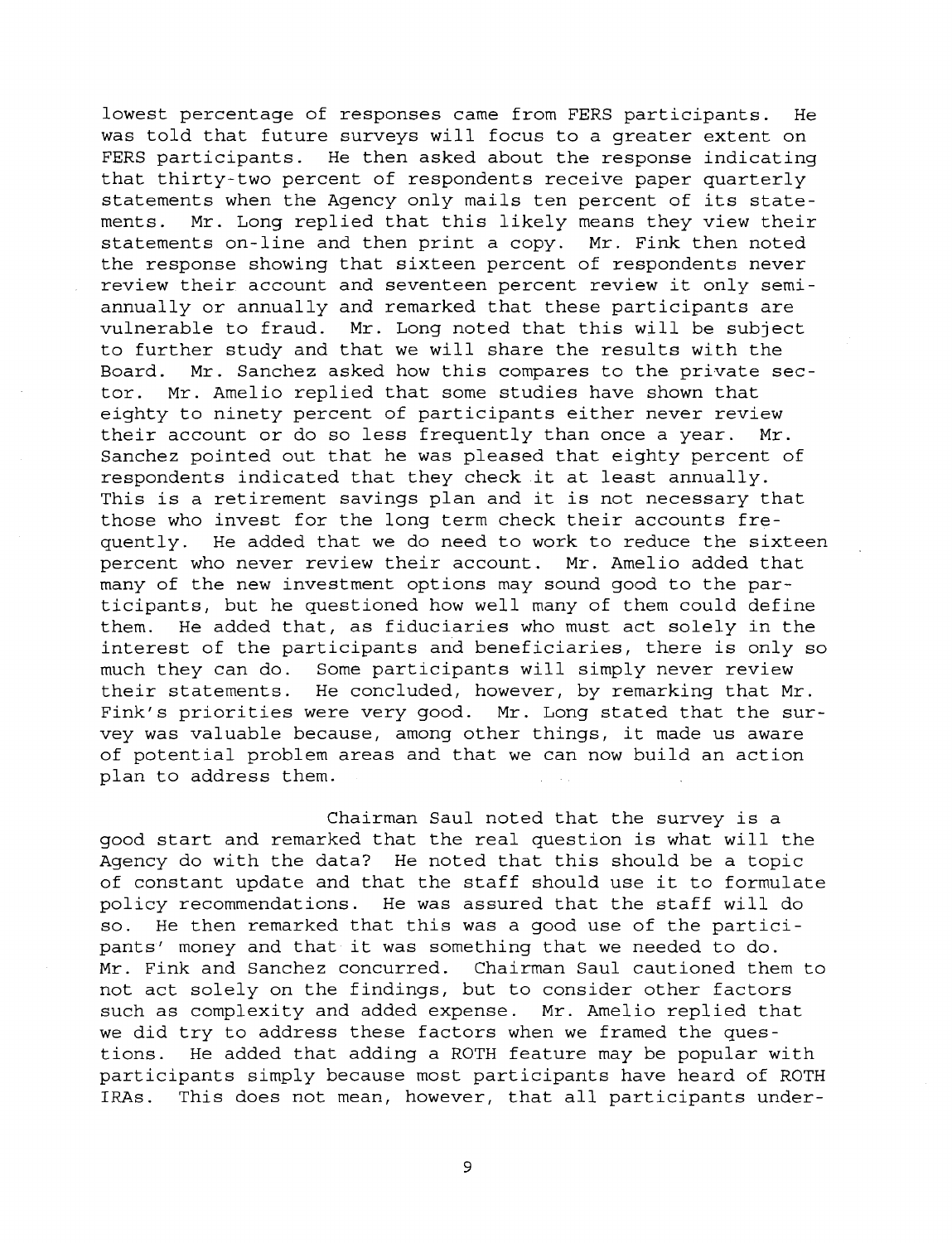stand the plusses and minuses of using a ROTH 401(k). Mr. Saul compared adding features to buying a new car: there are many great options, but they all come with costs, and, when you've added them, they really don't make it a better car.

Mr. Fink asked Mr. Long when he would report on what other plans do with dormant accounts and was told he expected to report in February or March.

b. Fraud.

Approximately two dozen participants had money fraudulently removed from their TSP accounts. It appears that each participant's home or work computer was infected with key logger software which allowed others to monitor their keystrokes and thereby obtain PINS and other account identifiers. The Agency's system was not breached.

The Agency posted notices on its website that caution participants about the need to protect their computers from such intrusive software. The Agency is working with the Secret Service and financial institutions in an effort to recover this money and has, in fact, recovered approximately two-thirds of this money. Mr. Sanchez expressed his hope that the publicity surrounding these thefts would cause those TSP participants who do not monitor their accounts regularly to do SO now.

### c. Awards to Board Membes.

Mr. Amelio presented each Board member with a plaque bearing the Agency seal that read: "In recognition of fiduciary service to the Thrift Savings Plan, the participants and beneficiaries extend their appreciation for unwavering loyalty and protection in their sole interest."

Mr. Saul thanked Mr. Amelio and stated that it was the Executive Director and Agency staff who deserve the credit.

# 5. Closed session.

On a vote taken by the Secretary before the meeting, the members closed the meeting for a discussion of security and internal personnel matters.